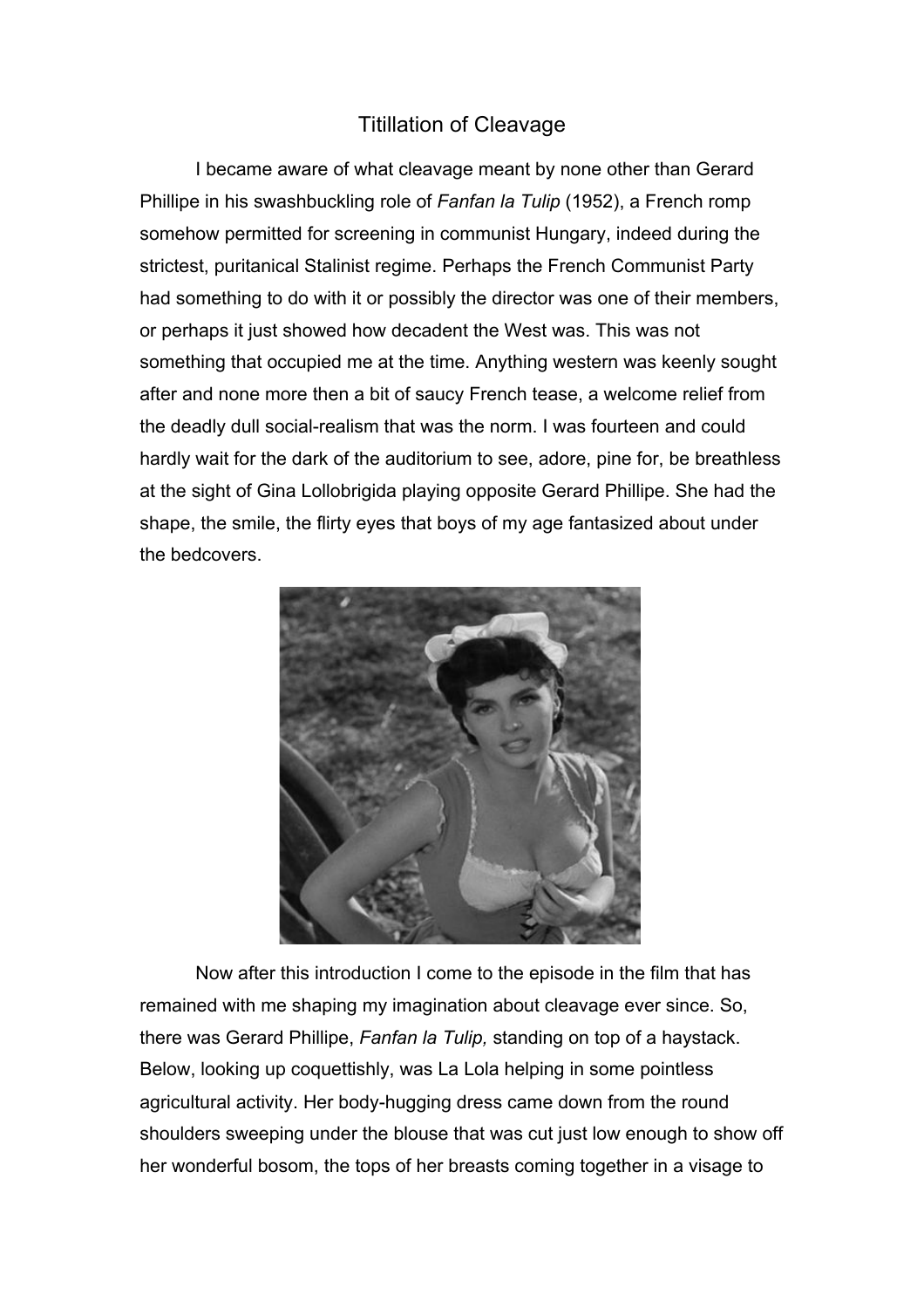die for. I am almost there. Gina trying to rouse Gerard's attention asks, "*And what is the view up there*?" Came the unsubtle suggestive reply "*I see a valley between two wonderfully shaped hills*", anyway that is how I remember it. To this La Lola gave a not too modest smile. This trite remark has defined cleavage for me ever since. Yes, but what better introduction to an imaginary display of female thighs joining up at eye level. No wonder the cleavage has been such a powerful symbol of female allure in paintings since the Renaissance. Of course the girls would have been all agog by Gerard's cheeky charm but that was for them, for me it was all about what Gina showed and what was not on view was beyond a schoolboy's dare.

For cleavage is all about revealing just some of the bosom making what remains hidden even more enticing, indeed revealing all would take away the mystery for then what more is to seek after. There is always a Darwinian explanation but that would be all too prosaic for the real question is what makes the heart beat faster. No doubt 'in the survival of the fittest' females who teased were more likely to be captured by the alpha males but who cares about explanations when the sight of Gina was sheer perfection. The physiology has to be just right. A bony chest with rows of ladder like ribs and arching collarbones even above ample endowment is no good. The

softness of breasts in a cleavage has to continue without missing a beat up to the shoulders and the neck. There are innumerable paintings from the past where the cleavage seems to be carved out of hard stone. The breasts should barely touch, the Gerardian valley need to spread gently, flawlessly into view.

The Wikipedia entry for *Cleavage* shows as an example John Sargent's spectacular fulllength portrait of *Virginie Amélie Avegno Gautreau* but the great expanse of bosom in the painting has the warmth and flatness of a porcelain dinner plate. There is more to cleavage than restrained display.



2016.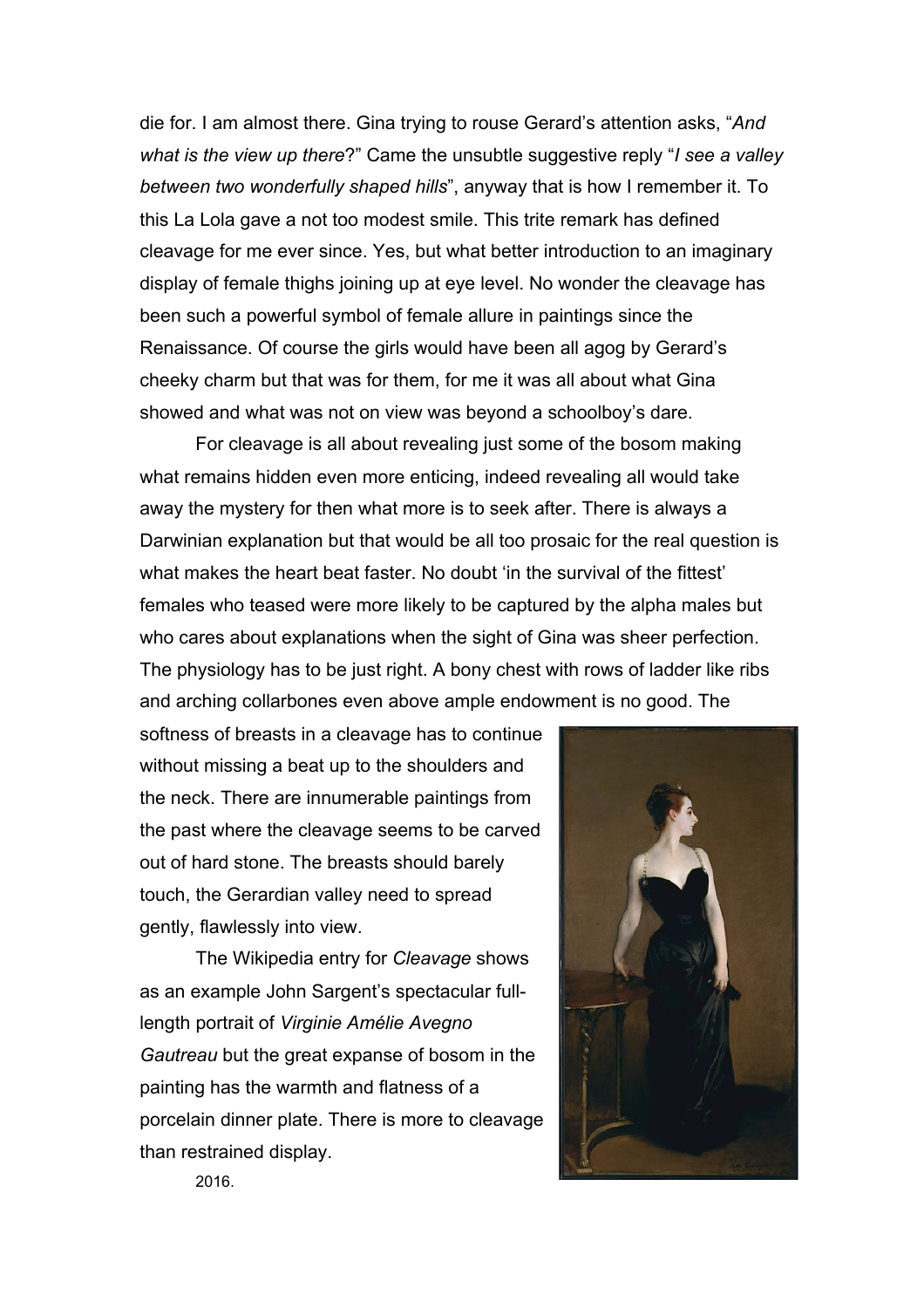Since writing this five years ago I was invited to a distinguished gathering where an award was given to a woman in her thirties. The chair, a lady academic likeable as one would expect but dry in looks, duly introduced the woman whose achievements in a male dominated field were truly awe aspiring. She stood up by the rostrum to deliver her own speech astounding the male members of the audience with the display of a stunning cleavage. Not just a modest indication, but two cupolas melting into each other in a deeply cut dress, a truelu unforgettable bosom. She also had a pretty face, perfect teeth, completely winning smile and length of eyelashes to stir a sandstorm every time she blinked. The question is, as she already had everything, why did she wish to appear like a Hollywood film star posing for the cameras. Those attending consisted of, as is usual on such occasions, dull middle-aged men who achieved much in life, accompanied by their equally dull looking middle-aged wives. All as unappealing to the opposite sex as possible, on par for attending a serious occasion. Then, like a thunderbolt the cleavage appeared in their midst, but for what purpose? This being England everyone pretended not to notice but of course they did. Was it an invitation to the men who were past it to enter phantasy land, or was it to make the females cringe from 'bad taste' or more like from jealousy? How could a man concentrate on what she said when his eyes immediately dropped on breasts that even Gina could not have bettered. Such titillation is control, showing something that the viewer desires but cannot have.

Writing as a man what titillates women is a mystery, I am at a loss to understand why someone who is not good looking still arouses passion. There are members of my sex who think that unbuttoning their shirts bearing their chest appeals to women but generally a swagger in a smart suit must be it, I can just see women reading this say: 'he has no idea!'. Then there is the titillation as a show of superiority. On weekend evenings there is a line of expensive, over-designed cars in Sloane Street outside a hotel. The latest show-off Ferraris, Lamborghinis, BMWs mingle with snub nosed Rolls and Bentleys owned by middle east visitors who probably have never done a day's work. They can own these thanks to a quirk of geology siting their countries on pools of black gold. Their sole way to show off, lacking outstanding ability, is with their sports cars that take an acrobat to get into. No matter, the